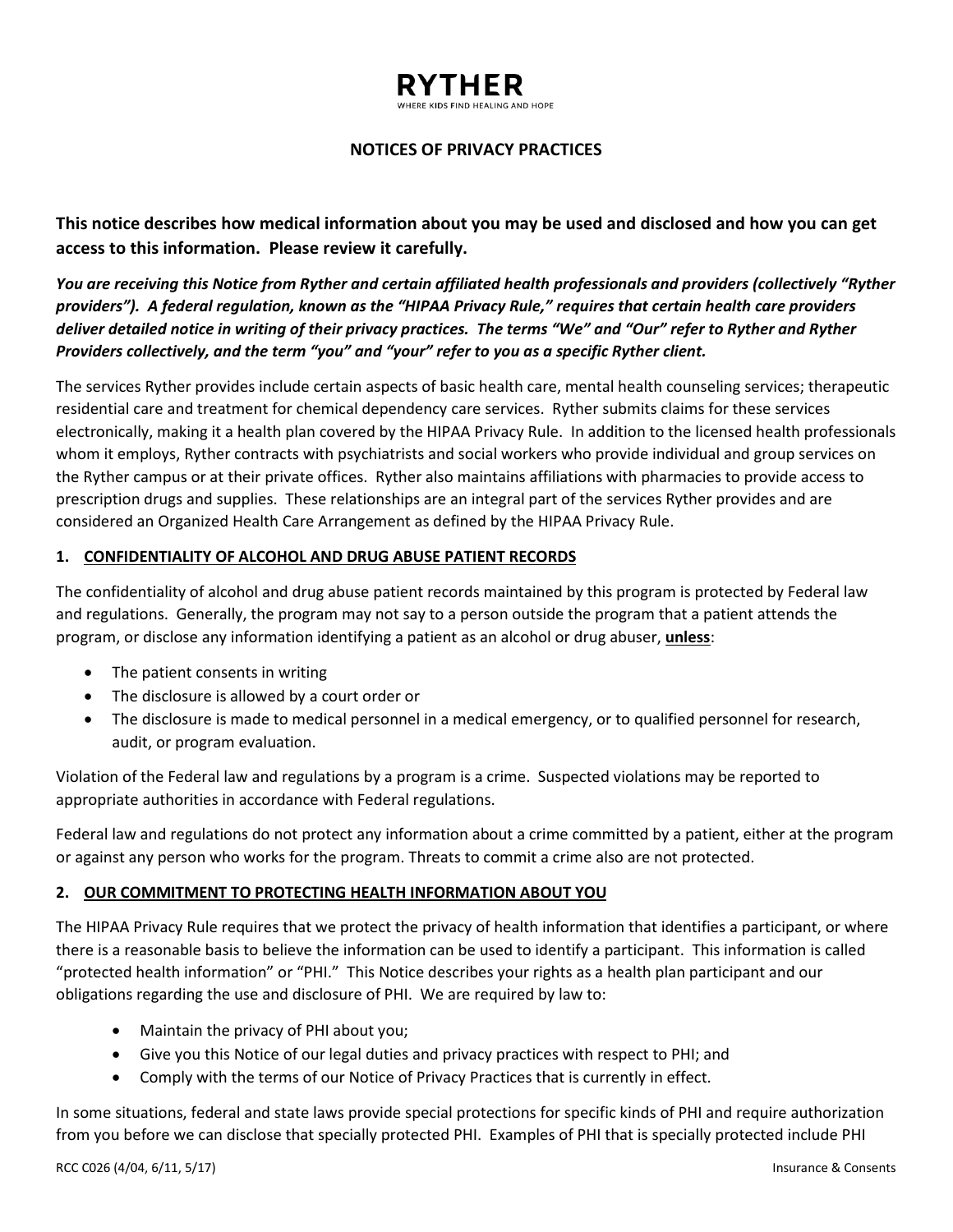involving mental health, HIV/AIDS, reproductive health, or treatment for substance abuse. We may refuse to disclose the specially protected PHI or we may contact you for the necessary authorization.

We reserve the right to make changes to this Notice and to make such changes effective for all PHI we may already have about you. If and when a significant change is made to this Notice, we will make the revised Notice available upon request as of the effective date of the revision. We also will promptly make the revised Notice available at our service delivery sites and by posting prominently in such sites following the effective date of any revision. The revised Notice will also be available and you with the new notice by mail within 60 days of the change.

# **3. HOW WE MAY USE AND DISCLOSE PROTECTED HEALTH INFORMATION ABOUT YOU**

Treatment: We may use and disclose PHI about you to coordinate or manage your health care and related services. For example, we may use or disclose PHI about you when you need a prescription or other health care services. In addition, we may use and disclose PHI about you when referring you to another health care provider for treatment For example, we may send a report about you to a physician that we refer you to so that the physician may treat you. We also may share protected health information with each other, as necessary to carry out the integrated delivery of treatment under the Organized Health Care Arrangement.

Payment: We may use and disclose PHI so that we can bill and collect payment for the treatment and services provided to you. Before providing treatment or services, we may share details with your health plan concerning the services you are scheduled to receive. We may use and disclose PHI for billing, claims management, and collection activities. We may disclose PHI to insurance companies providing you with additional coverage. We may disclose limited PHI to consumer reporting agencies relating to collection of payments owed to us.

We may share protected health information with each other, as necessary to receive payment for the services provided in an integrated manner under the Organized Health Care Arrangement. We may also disclose PHI to another health care provider or to a company or health plan required to comply with the HIPAA Privacy Rule for the payment activities of that health care provider, company, or health plan. For example, we may allow a third party payer to review PHI for the insurance company's activities to determine the insurance benefits to be paid for your care.

Health Care Operations: We may use and disclose PHI in performing business activities which are called "health care operations." For example, we may use and disclose PHI about you in reviewing and improving the quality, efficiency and cost of our operations. We may disclose PHI to other entities in an organized health care arrangement with Ryther. For example, if a health care provider, company, or other health plan that is required to comply with the HIPAA Privacy Rule has or once had a relationship with you, we may disclose PHI about you for certain health care operations of that health care provider or company. To facilitate and improve, we also may share protected health information with each other, as necessary to carry out the health care operations associated with the integrated delivery of treatment services through the Organized Health Care Arrangement.

Individuals Involved in Your Care or Payment for Your Care: If you do not object after an opportunity to do so, or if you are incapacitated or it is an emergency situation, we may disclose to your family member, close friend, or any other person identified by you, PHI about you that is directly relevant to that person's involvement in your care or payment for your care. We may also use and disclose PHI necessary to notify these persons of your location, general condition, or death. Under Washington State Law a teenage minor nearly always must consent to use or disclosure of PHI related to their mental health, chemical dependency, HIV/AIDS, or sexual health. Therefore, Ryther may require the child's authorization before releasing PHI to anyone, including their parents.

Disaster Relief: We also may share PHI about you with disaster relief agencies (for example, the Red Cross) to assist in disaster relief efforts.

RCC C026 (4/04, 6/11, 5/17) Insurance & Consents Communications from Ryther: We may use your PHI to contact you to provide reminders or information about treatment alternatives or other health-related benefits and services that may be of use to you. We also may use your PHI to contact you to request your participation in our fundraising efforts.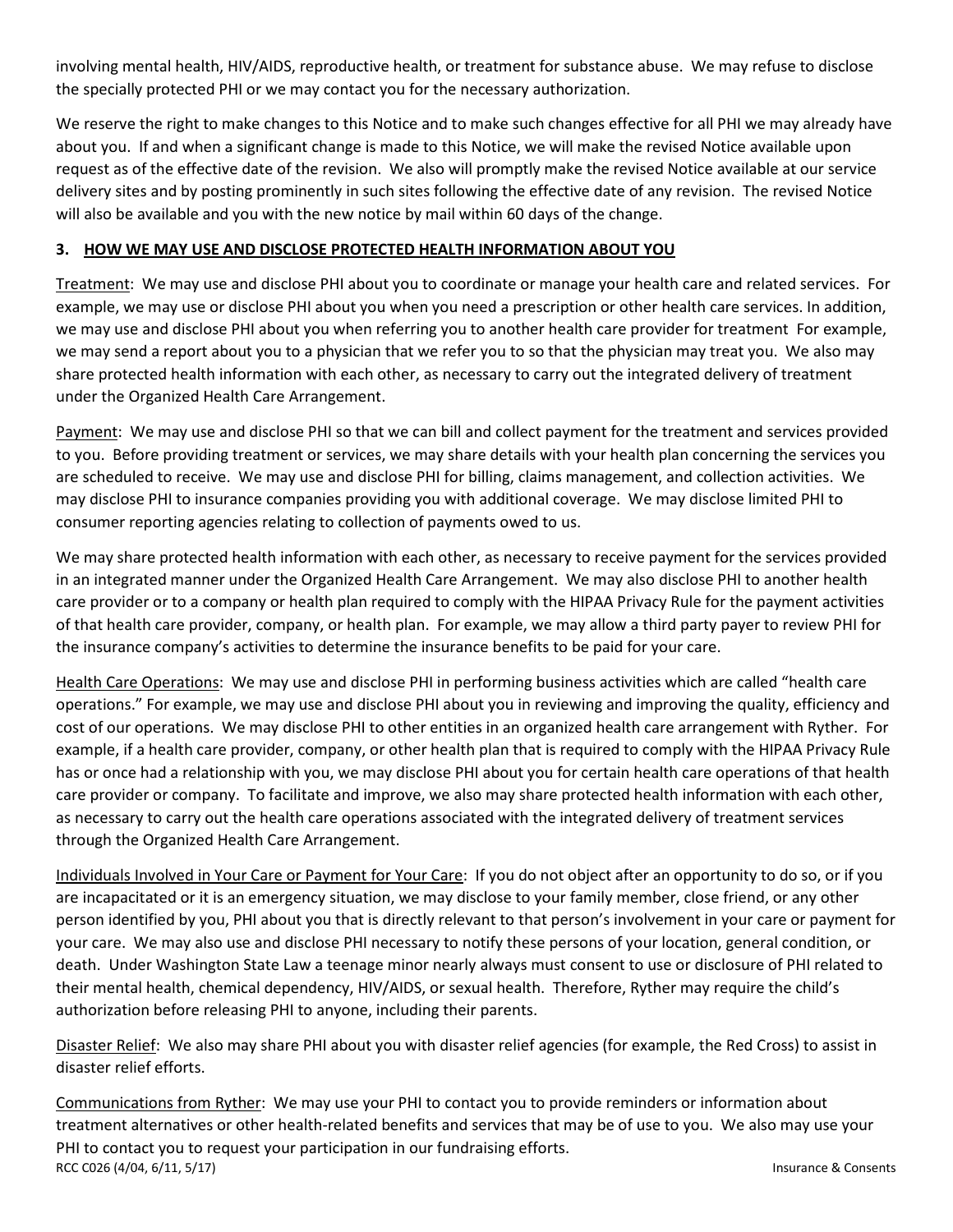Required By Law: We may use and disclose PHI to the extent required by law.

Incidental Disclosures: Disclosures that are incidental to permitted or required uses or disclosures under HIPAA are permissible so long as we implement safeguards to avoid such disclosures and limit the PHI exposed through these incidental disclosures.

Public Health or Oversight Activities: We may use and disclose PHI to authorized persons to carry out certain activities related to public health. We may disclose PHI to a health oversight agency to monitor the health care system, government health care programs, and compliance with certain laws. For example, we may disclose PHI about you to report child abuse or neglect or to report reactions to medications or problems with products or devices regulated by the federal Food and Drug Administration (FDA)

Abuse, Neglect, or Domestic Violence: We may disclose PHI in certain cases to proper government authorities if we reasonably believe that a client has been a victim of domestic violence, abuse, or neglect. Disclosures for these purposes are not prohibited by Federal laws and regulations.

Lawsuits and Other Legal Proceedings:We may use or disclose PHI when required by a court order, administrative agency order, subpoenas, discovery requests, or other lawful process, when efforts have been made to advise you of the disclosure or to obtain an order protecting the information requested.

To Law Enforcement or to Avert a Serious Threat to Health or Safety: Under certain conditions, we may disclose PHI to law enforcement officials. We may use and disclose your PHI under limited circumstances when necessary to prevent a threat to the health or safety of a person or to the public.

Coroners, Medical Examiners, Funeral Directors: We may disclose PHI to a coroner or medical examiner to identify a deceased person and determine the cause of death or to funeral directors, as authorized by law, so that they may carry out their jobs.

Research:We may use and disclose PHI about you for approved research purposes under certain limited circumstances.

Specialized Government Functions: Under certain conditions, we may disclose PHI for military activities, for national security, or for other specialized government functions.

Workers' Compensation: We may disclose PHI to the extent necessary to comply with laws that provide benefits for work-related injuries or illness.

Disclosures Required by HIPAA Privacy Rule:We are required to disclose PHI to the Secretary of the United States Department of Health and Human Services when requested by the Secretary to review our compliance with the HIPAA Privacy Rule.

Other Uses and Disclosures: All other uses and disclosures of your PHI will be made only with your written permission (an "authorization"). If you have given us written permission to use or disclose your PHI, you may later take back ("revoke") your written permission at any time. If you revoke your permission, it will apply only after we receive your written revocation and will not apply to any situation in which we have already acted based on your permission.

## **4. YOUR RIGHTS REGARDING PROTECTED HEALTH INFORMATION ABOUT YOU**

Under federal law, you have rights regarding PHI about you. You can exercise any of the specific rights identified below for PHI about you that we hold by using the appropriate form available from our Privacy Official, whose contact information is listed below.

Right to Request Restrictions: You have the right to request additional restrictions on use of your PHI for treatment, payment and health care operations or disclosure of your PHI to individuals involved in your care. **We are not required to agree to your request**.